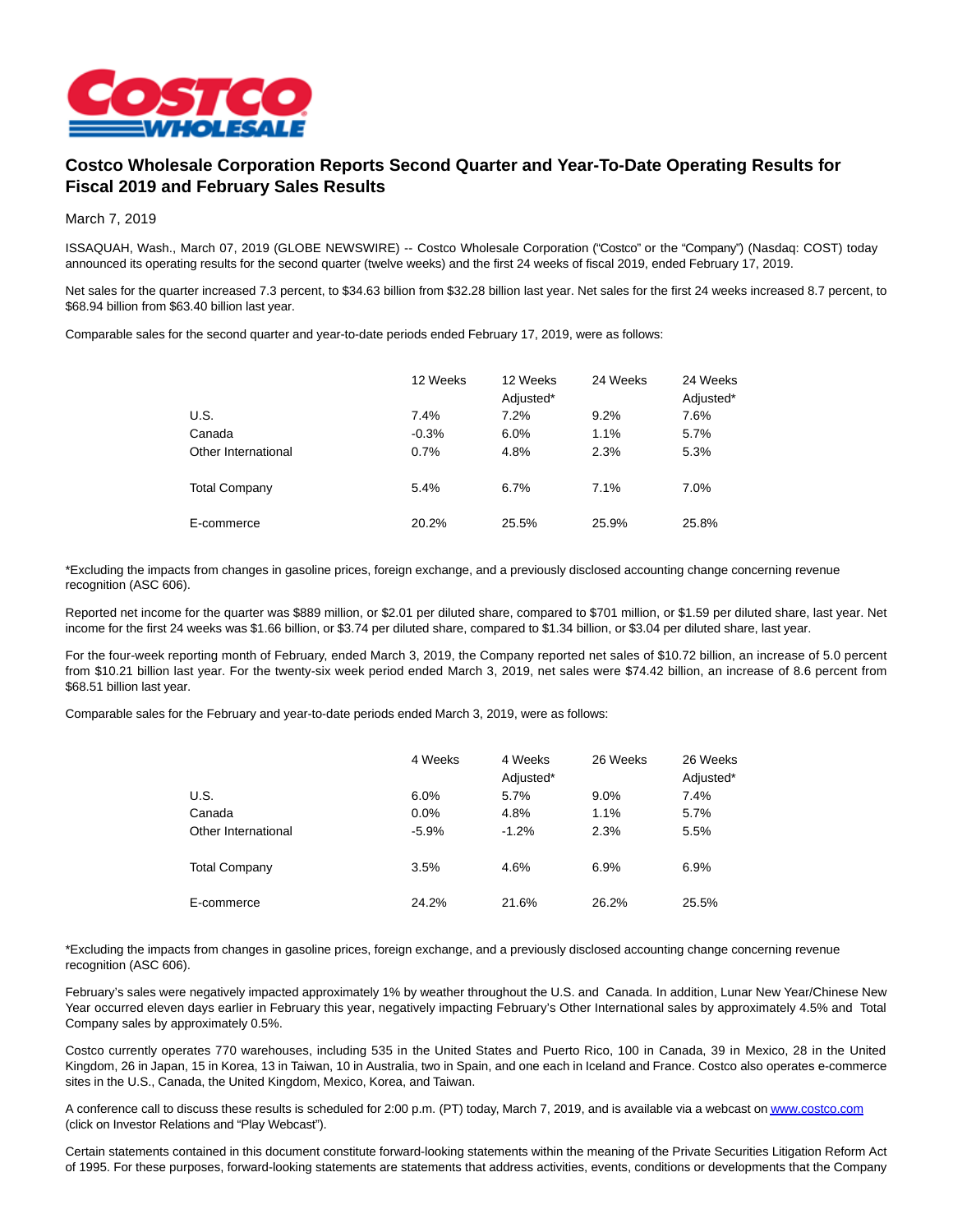expects or anticipates may occur in the future. In some cases forward-looking statements can be identified because they contain words such as "anticipate," "believe," "continue," "could," "estimate," "expect," "intend," "may," "might," "likely," "plan," "potential," "predict," "project," "seek," "should," "target," "will," "would," or similar expressions and the negatives of those terms. Such forward-looking statements involve risks and uncertainties that may cause actual events, results or performance to differ materially from those indicated by such statements. These risks and uncertainties include, but are not limited to, domestic and international economic conditions, including exchange rates, the effects of competition and regulation, uncertainties in the financial markets, consumer and small business spending patterns and debt levels, breaches of security or privacy of member or business information, conditions affecting the acquisition, development, ownership or use of real estate, capital spending, actions of vendors, rising costs associated with employees (generally including health care costs), energy and certain commodities, geopolitical conditions (including tariffs), the ability to remediate material weaknesses in internal control, and other risks identified from time to time in the Company's public statements and reports filed with the Securities and Exchange Commission. Forward-looking statements speak only as of the date they are made, and the Company does not undertake to update these statements, except as required by law.

## **CONTACTS: Costco Wholesale Corporation**

Richard Galanti, 425/313-8203 Bob Nelson, 425/313-8255 David Sherwood, 425/313-8239 Josh Dahmen, 425/313-8254

## **COSTCO WHOLESALE CORPORATION CONDENSED CONSOLIDATED STATEMENTS OF INCOME (dollars in millions, except per share data) (unaudited)**

|                                                               | 12 Weeks Ended       |  |                      | 24 Weeks Ended       |  |                      |  |
|---------------------------------------------------------------|----------------------|--|----------------------|----------------------|--|----------------------|--|
|                                                               | February 17,<br>2019 |  | February 18,<br>2018 | February 17,<br>2019 |  | February 18,<br>2018 |  |
| <b>REVENUE</b>                                                |                      |  |                      |                      |  |                      |  |
| Net sales                                                     | \$34,628             |  | \$32,279             | \$ 68,939            |  | \$63,396             |  |
| Membership fees                                               | 768                  |  | 716                  | 1,526                |  | 1,408                |  |
| Total revenue                                                 | 35,396               |  | 32,995               | 70,465               |  | 64,804               |  |
| <b>OPERATING EXPENSES</b>                                     |                      |  |                      |                      |  |                      |  |
| Merchandise costs                                             | 30,720               |  | 28,733               | 61,343               |  | 56,350               |  |
| Selling, general and administrative                           | 3,464                |  | 3,234                | 6,939                |  | 6,458                |  |
| Preopening expenses                                           | 9                    |  | 12                   | 31                   |  | 29                   |  |
| Operating income                                              | 1,203                |  | 1,016                | 2,152                |  | 1,967                |  |
| <b>OTHER INCOME (EXPENSE)</b>                                 |                      |  |                      |                      |  |                      |  |
| Interest expense                                              | (34)                 |  | (37)                 | (70)                 |  | (74)                 |  |
| Interest income and other, net                                | 46                   |  | $\overline{7}$       | 68                   |  | 29                   |  |
| <b>INCOME BEFORE INCOME TAXES</b>                             | 1,215                |  | 986                  | 2,150                |  | 1,922                |  |
| Provision for income taxes                                    | 314                  |  | 273                  | 472                  |  | 558                  |  |
| Net income including noncontrolling interests                 | 901                  |  | 713                  | 1,678                |  | 1,364                |  |
| Net income attributable to noncontrolling interests           | (12)                 |  | (12)                 | (22)                 |  | (23)                 |  |
| <b>NET INCOME ATTRIBUTABLE TO COSTCO</b>                      | \$<br>889            |  | \$<br>701            | \$1,656              |  | \$1,341              |  |
| NET INCOME PER COMMON SHARE ATTRIBUTABLE TO<br><b>COSTCO:</b> |                      |  |                      |                      |  |                      |  |
| Basic                                                         | \$<br>2.02           |  | \$<br>1.60           | \$<br>3.77           |  | \$<br>3.06           |  |
| Diluted                                                       | \$<br>2.01           |  | \$<br>1.59           | \$<br>3.74           |  | \$<br>3.04           |  |
| Shares used in calculation (000's):                           |                      |  |                      |                      |  |                      |  |
| Basic                                                         | 440.284              |  | 439,022              | 439,721              |  | 438,494              |  |
| Diluted                                                       | 442,337              |  | 441,568              | 442.535              |  | 441,201              |  |

## **COSTCO WHOLESALE CORPORATION CONDENSED CONSOLIDATED BALANCE SHEETS (amounts in millions, except par value and share data) (unaudited)**

**Subject to Reclassifications**

**February 17, 2019 September 2, 2018**